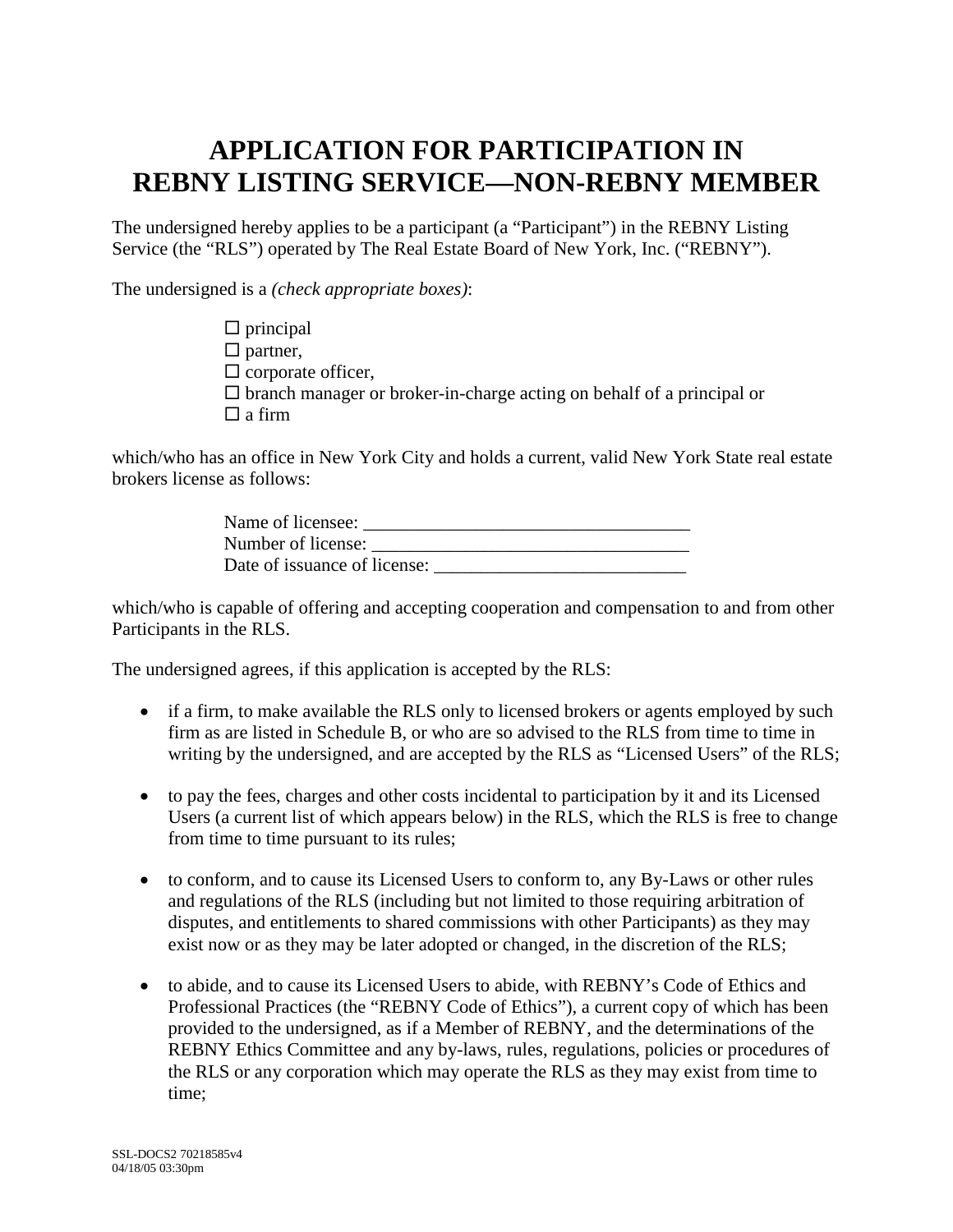- to arbitrate all disputes with other Participants pursuant to the rules of arbitration of REBNY as adopted and modified from time to time, a current copy of which has been provided to the undersigned;
- to post with the RLS within 24 hours of receiving all necessary signatures by the sellers for such listings, unless directed not to do so by the seller, all exclusive residential listings within the then-effective geographic scope of the RLS (See Attachment A), including location, gross listing price, contingencies or conditions, expiration date of listing, commission offered to other Participants (by percentage of gross selling price or definite dollar amount, which amount may be changed from time to time by the listing broker by advance published notice), whether there are any dual rate (*i.e*., a rate in which the seller agrees to pay a specified commission if the property is sold by the listing broker without assistance and a different commission if the sale results through the efforts of a cooperating broker; or one in which the seller agrees to pay a specified commission if the property is sold by the listing broker either with or without the assistance of a cooperating broker and a different commission if the sale results through the efforts of a seller) or variable rate commission arrangements (and to disclose to any potential cooperating brokers the differential, which such information a cooperating broker must disclose to its clients) and whether the Participant or any affiliate has any ownership interest in the property; and to post any additional media relating to the listing (including photos, floorplans, and other information) within 24 hours of receipt of the listing;
- to maintain the listing with the RLS until the expiration date of the listing agreement between the seller and the listing broker unless the seller and the listing broker otherwise agree or the property is under contract;
- to allow extensions and renewals of listings only upon the signature of the seller;
- to post any changes in the listing within 24 hours (excepting weekends, legal holidays and postal holidays) after so authorized by the seller; to advise of any contracts to purchase, satisfactions of contingencies and any closings under contract within 72 hours after their occurrence;
- to report any cancellations of pending sales or refusals to accept written offers satisfying all terms immediately and to thereupon reinstate the listing;
- to abide by the terms of the Universal Co-Brokerage of Exclusive Sales and Rental Listings Agreement of REBNY, which is incorporated by reference herein, except that Participant and Licensed Users shall not be required to nor are under any obligation to become members of REBNY;
- that all showings of properties will be coordinated and conducted through the listing broker unless otherwise agreed upon by the listing broker or where the listing broker refuses to make itself available and that all listing brokers are required to respond to all inquiries from other Participants relating to exclusive listings within 24 hours of receipt of the inquiry;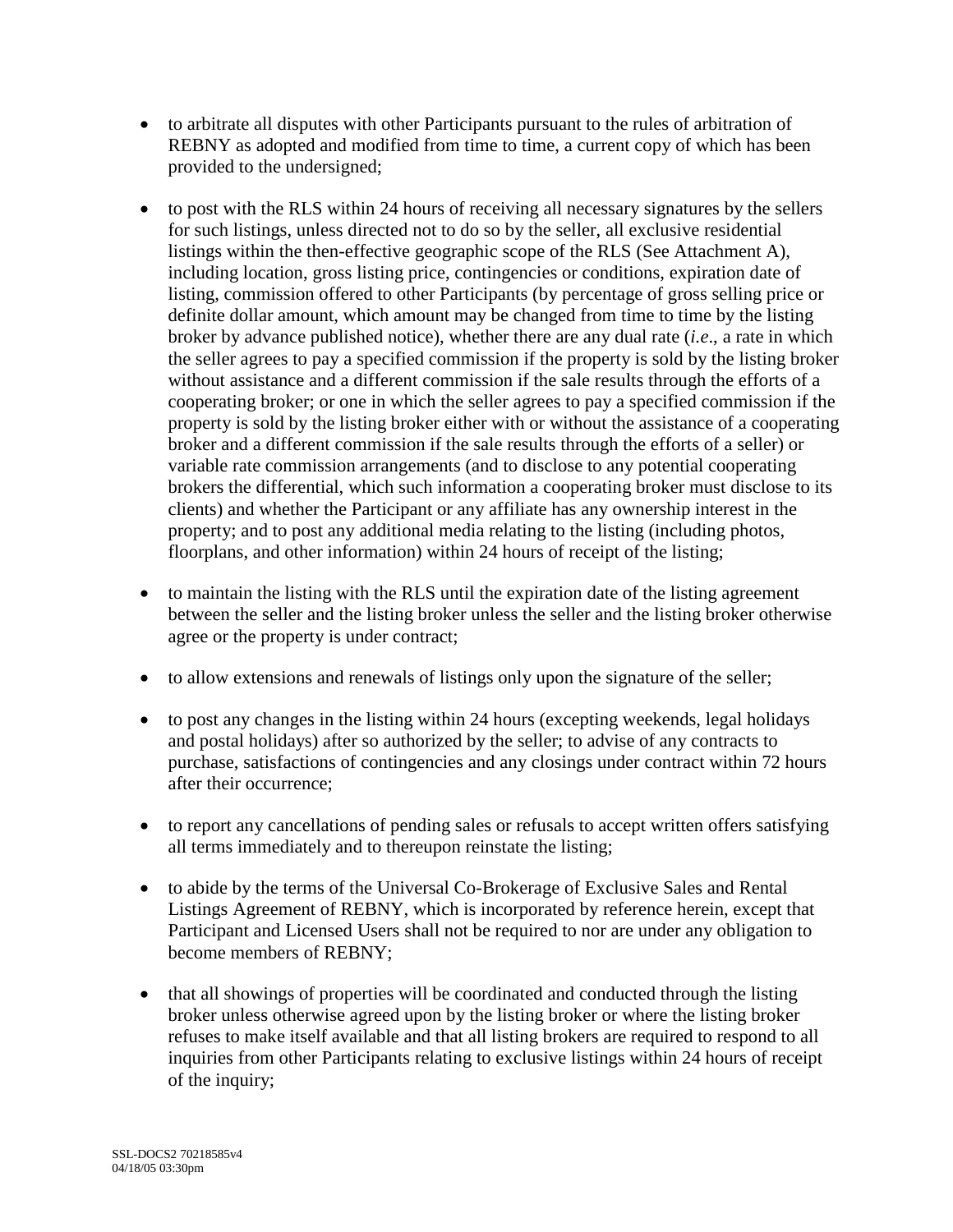- that all listing brokers must promptly present to their sellers all offers;
- that Participants cannot solicit sellers for exclusive listings after the listing has expired, except as otherwise allowed by the REBNY Code of Ethics;
- Ithat before any person can use the RLS, that person shall complete an orientation program, as approved by the RLS, of no more than eight classroom hours devoted to the RLS's rules and regulations and the computer access procedure and other aspects of the operation of the RLS; failure to attend such training shall be grounds for suspension or termination];
- that any violation of Article 12A of the New York State License Law will result in termination of participation and that a complaint will be filed with the New York Secretary of State;
- that Participants can be suspended or expelled on determination of the RLS for violation of any rules, regulations, the REBNY Code of Ethics or any other agreement, policy, code or for nonpayment of fees after prior notice or other due process procedures as instituted from time to time by REBNY or any corporation operating the RLS;
- that Participants are not restricted in any way from entering into co-brokerage arrangements or agreements with any other real estate brokerage firm(s) licensed by the State of New York and may share with them the same exclusive listings data which the Participant provides to the RLS; provided, however, that Participants may not provide to any non-Participant or non-RLS approved third-party provider of services to real estate brokerage firms any exclusive listing data provided by any other Participant to the RLS, without the express written authorization of that Participant, and a copy of such authorization shall be promptly filed with the RLS;
- that by the act of submitting any exclusive listing data to the RLS the Participant represents that it has been authorized to grant and also thereby does grant authority for the RLS to include the exclusive listing data in its copyrighted compilation and any other services that the RLS may provide;
- [that the RLS shall own all rights in compilations created by the RLS in whatever form collected or disseminated and that all right, title, and interest in each copy of every compilation created and copyrighted by the RLS and in the copyrights therein, shall at all times remain vested in the RLS];
- [that the RLS shall be deemed to have leased any compilation data that it may provide to Participants solely for use by such Participants in the process of buying and selling the listed properties and such Participants shall protect and not distribute any such compilation data other than to such of their employees as shall be necessary to effect the sales of listed properties];
- [that Participants and Licensed Users shall be permitted to display the compilation to prospective purchasers only in conjunction with their ordinary business activities of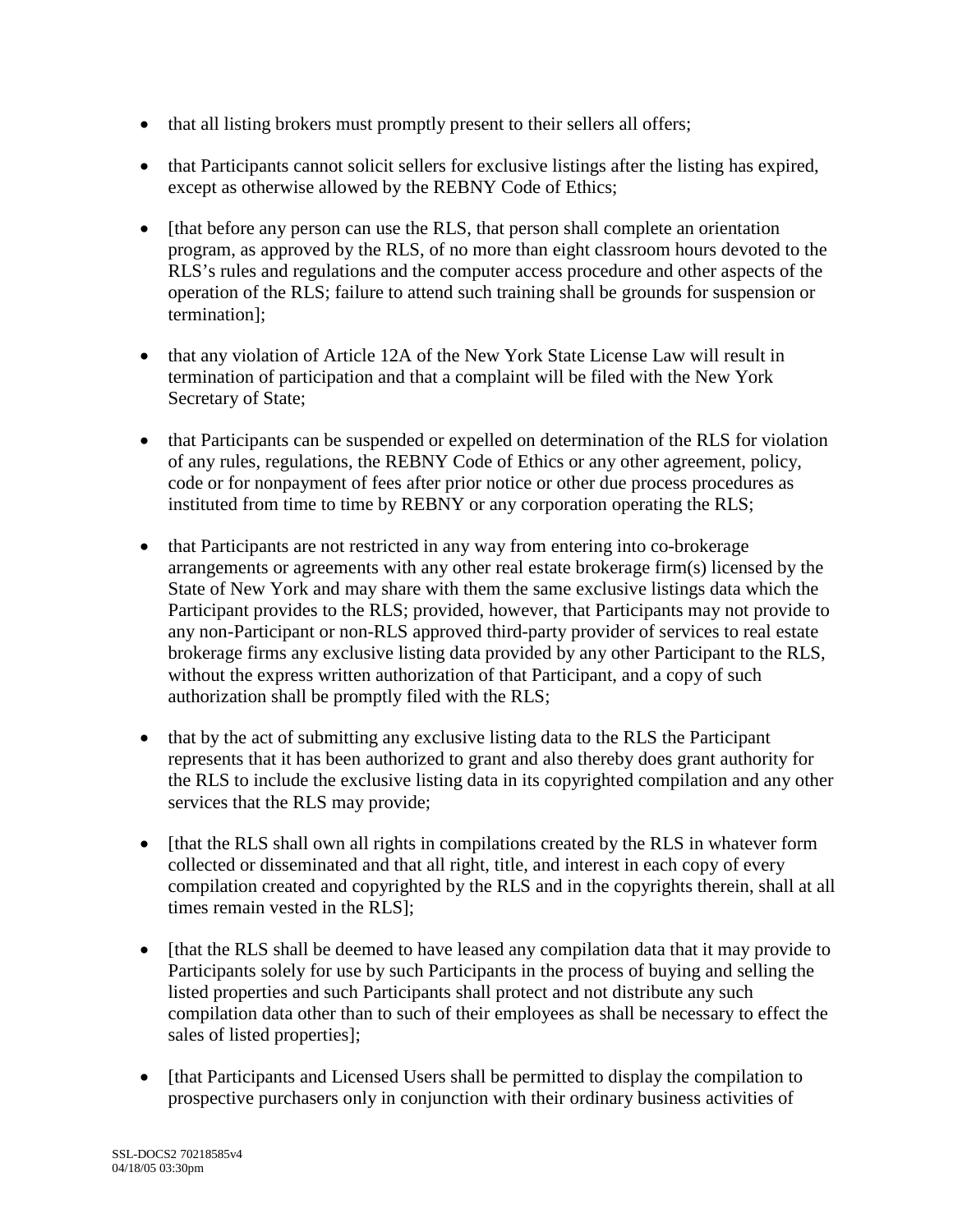attempting to locate ready, willing, and able buyers for the properties described in such compilation];

- [that Participants or their affiliated licensees shall not reproduce any compilation or any portion thereof, except in the following limited circumstances:
	- o Participants or their Licensed Users may reproduce from the compilation and distribute to prospective purchasers a reasonable number of single copies of property listing data contained in the compilation which relate to any properties in which the prospective purchasers are or may, in the judgment of the Participants or their Licensed Users, be interested; and
	- o such reproductions shall be prepared in such a fashion that the property listing data of properties other than that in which the prospective purchaser has expressed interest, or in which the Participant or the Licensed Users are seeking to promote interest, does not appear on such reproduction];
- that the information published and disseminated by the RLS is communicated verbatim, without change by the RLS, as filed with the RLS by the Participants and the RLS does not verify such information provided and disclaims any responsibility for its accuracy and that each Participant agrees to hold the RLS harmless against any liability arising from any inaccuracy or inadequacy of the information such Participant provides;
- that REBNY may assign all of its rights and obligations in connection with the RLS (including in connection with this application) to any corporation of which it is the majority stockholder at any time without any prior approval being required from the Participants;
- that the Participant shall promptly advise the RLS of any change in its name, address, phone number, fax number or email address; and
- that the right to be a Participant or Licensed User is personal and shall not survive the death, dissolution or other termination of the undersigned and may not be transferred by any means without the approval the RLS.

| Date:<br>, 20 | [IF INDIVIDUAL] |
|---------------|-----------------|
|               |                 |
|               | [IF ENTITY]     |
|               | Name:           |
|               | By:             |

Name: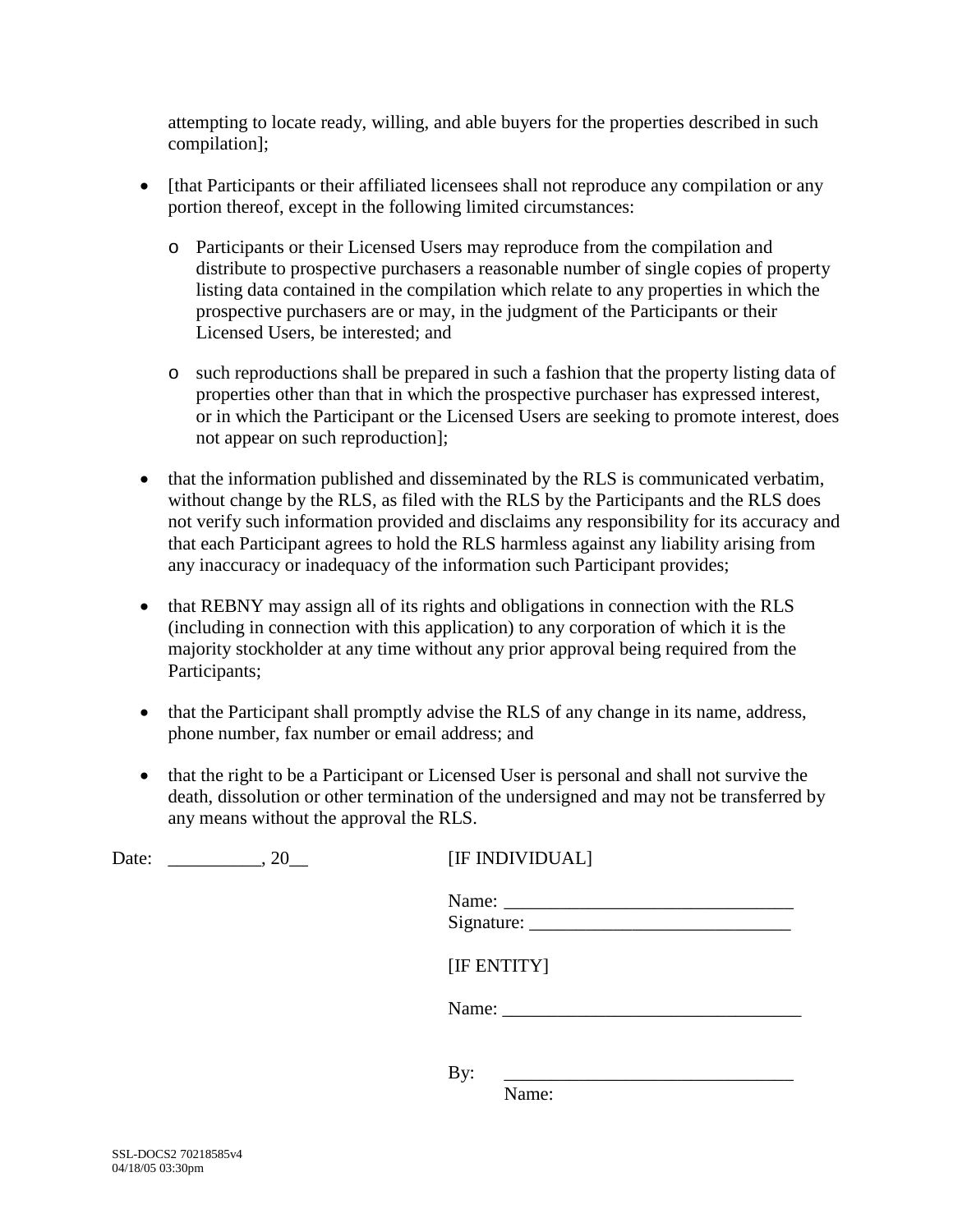|        | Title:                                                                                                                                                                                |
|--------|---------------------------------------------------------------------------------------------------------------------------------------------------------------------------------------|
|        |                                                                                                                                                                                       |
| Phone: | <u> 1980 - Jan Samuel Barbara, politik e</u> ta profesora (h. 1911).<br>1901 - Jan Sarah Barbara, politik eta politik eta politik eta politik eta politik eta politik eta politik eta |
| Fax:   |                                                                                                                                                                                       |
| Email: |                                                                                                                                                                                       |

#### ACCEPTED:

## THE REAL ESTATE BOARD OF NEW YORK, INC.

By: \_\_\_\_\_\_\_\_\_\_\_\_\_\_\_\_\_\_\_\_\_\_\_\_\_\_\_\_\_\_\_\_\_\_\_\_\_

Name: Title:

Date: \_\_\_\_\_\_\_\_\_\_\_\_\_\_\_\_\_\_\_\_\_\_\_\_\_\_\_\_\_\_\_\_\_\_\_\_\_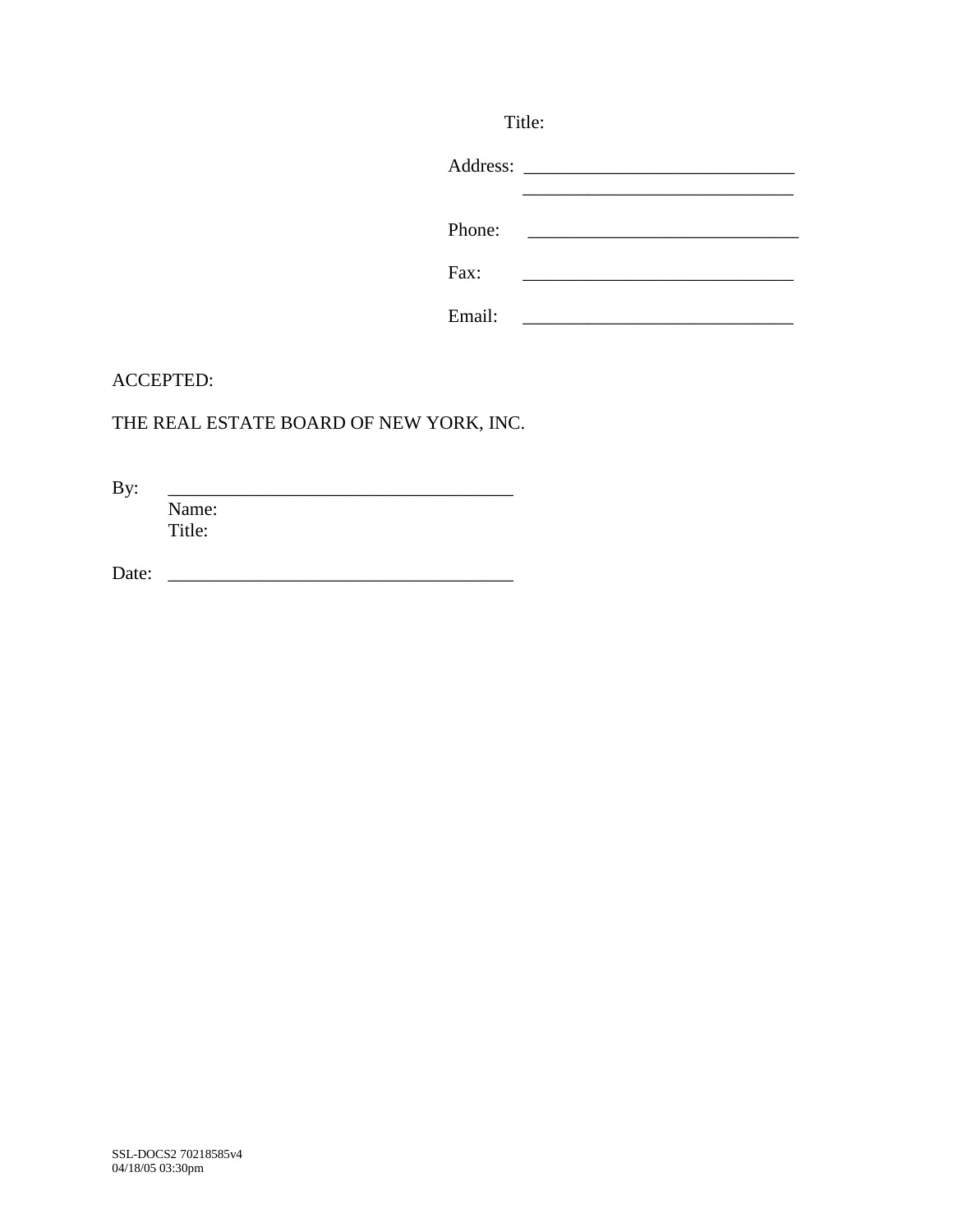## FEES FOR NON-REBNY PARTICIPANTS IN REBNY LISTING SERVICE

| Initial Sign Up Fee                                                        | \$500                                              |
|----------------------------------------------------------------------------|----------------------------------------------------|
| Reinstatement in 90 days                                                   | \$250                                              |
| Reinstatement after 90 days                                                | \$500                                              |
| Annual Fee- Per Participant                                                | \$1500                                             |
| Annual Fee – Per User                                                      | \$900                                              |
| Late Payment Fee                                                           | \$25                                               |
| <b>Returned Check Fee</b>                                                  | \$25                                               |
| Fine – 1st offence                                                         | \$250                                              |
| Fine – 2nd offence within 12-calendar month period                         | \$2,000                                            |
| Fine – 3rd offence within 12-calendar month period                         | \$5,000 and termination of<br>participation in RLS |
| Failure to pay fees for more than 60 days: suspension after 30 days notice |                                                    |
|                                                                            |                                                    |

\*All fees are subject to New York City and State Sales Tax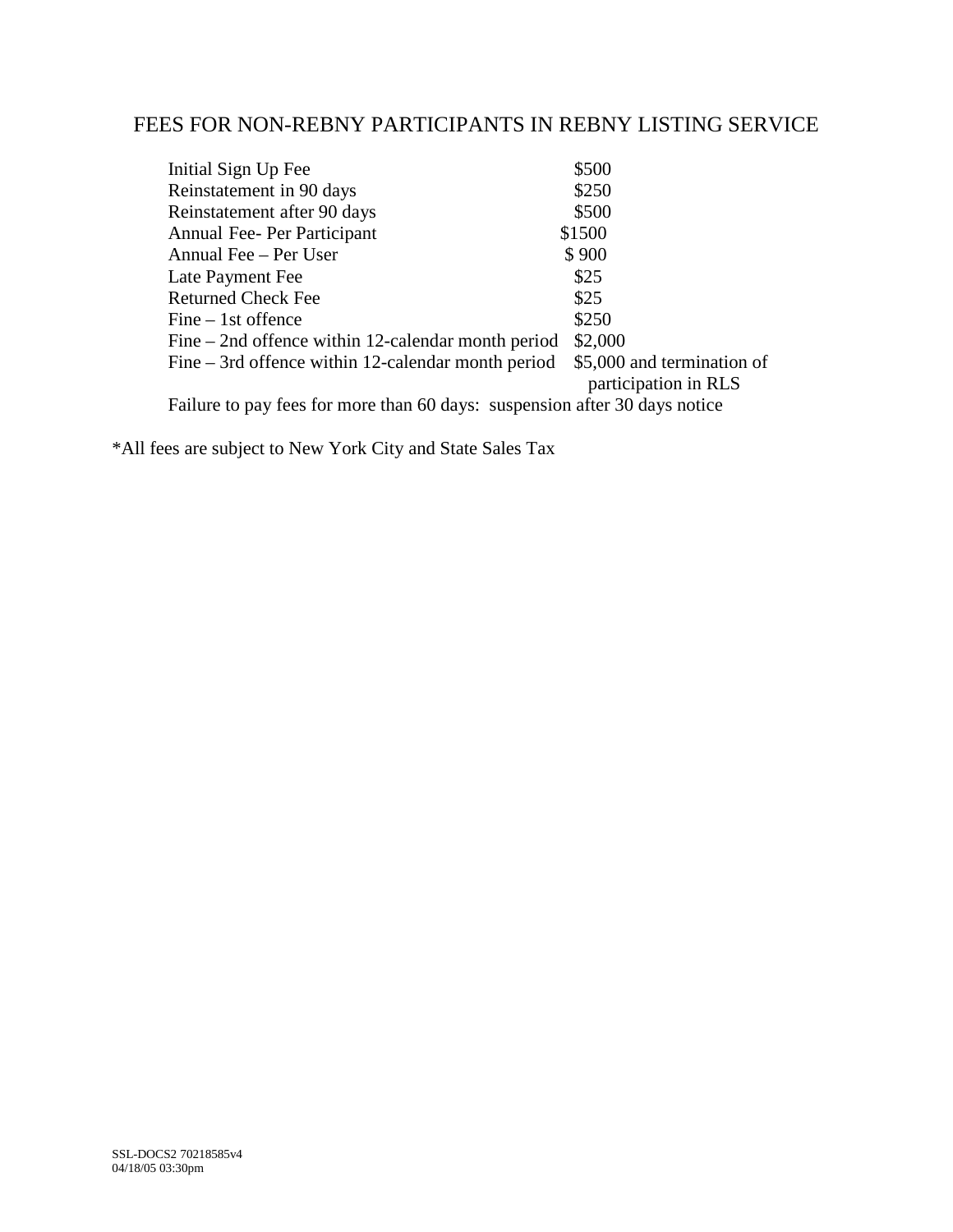### ATTACHMENT A

### JURISDICTIONS AUTHORIZED BY THE RESIDENTIAL BOARD OF DIRECTORS

Brooklyn Bronx Manhattan **Queens** Staten Island